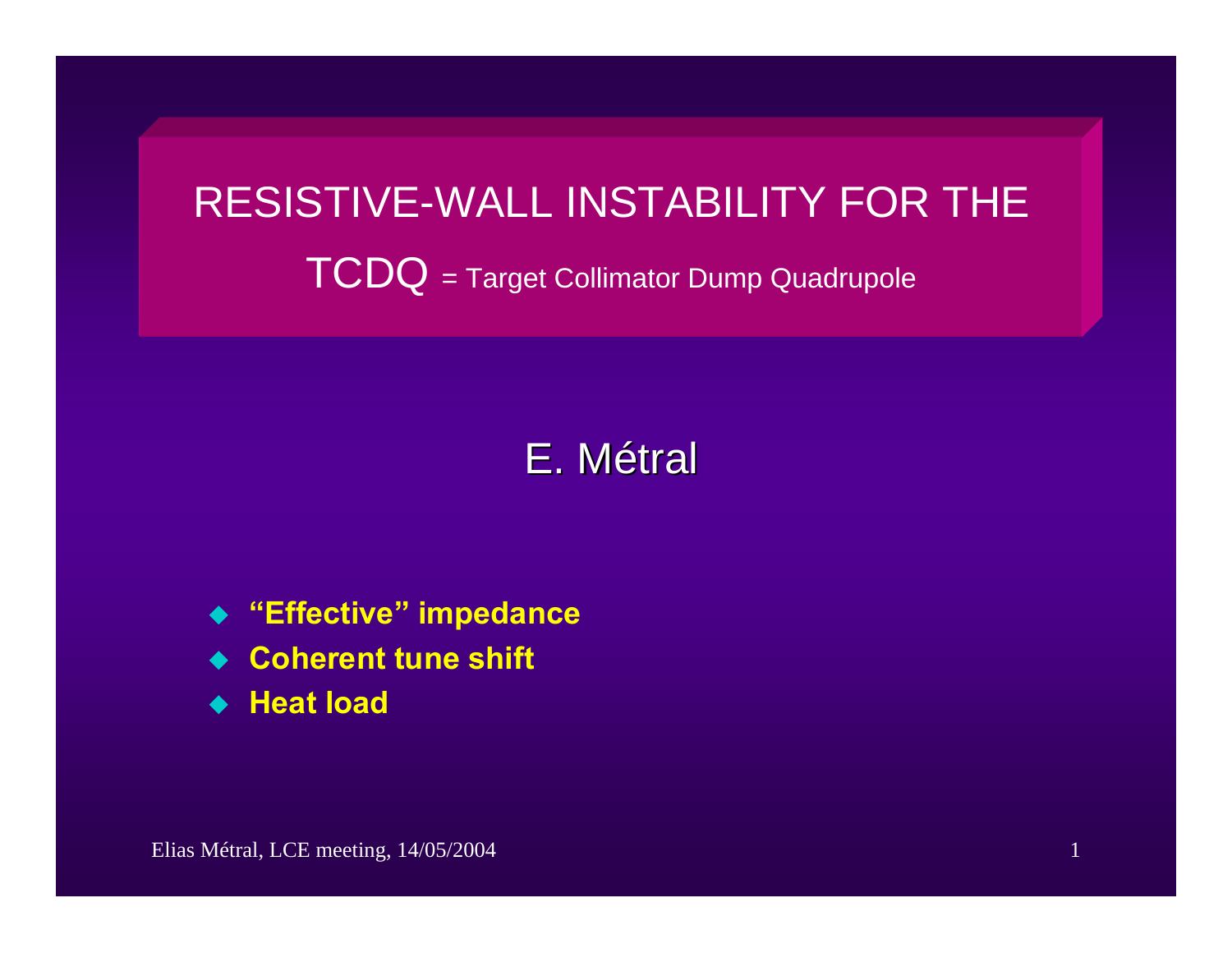## **TCDQ (1 TCDQ (1/2)**

 **TCDQ is an all graphite structure, similar design as TCDS, beam passing at 8 sigmas from blocks at 7 TeV and 450 GeV**

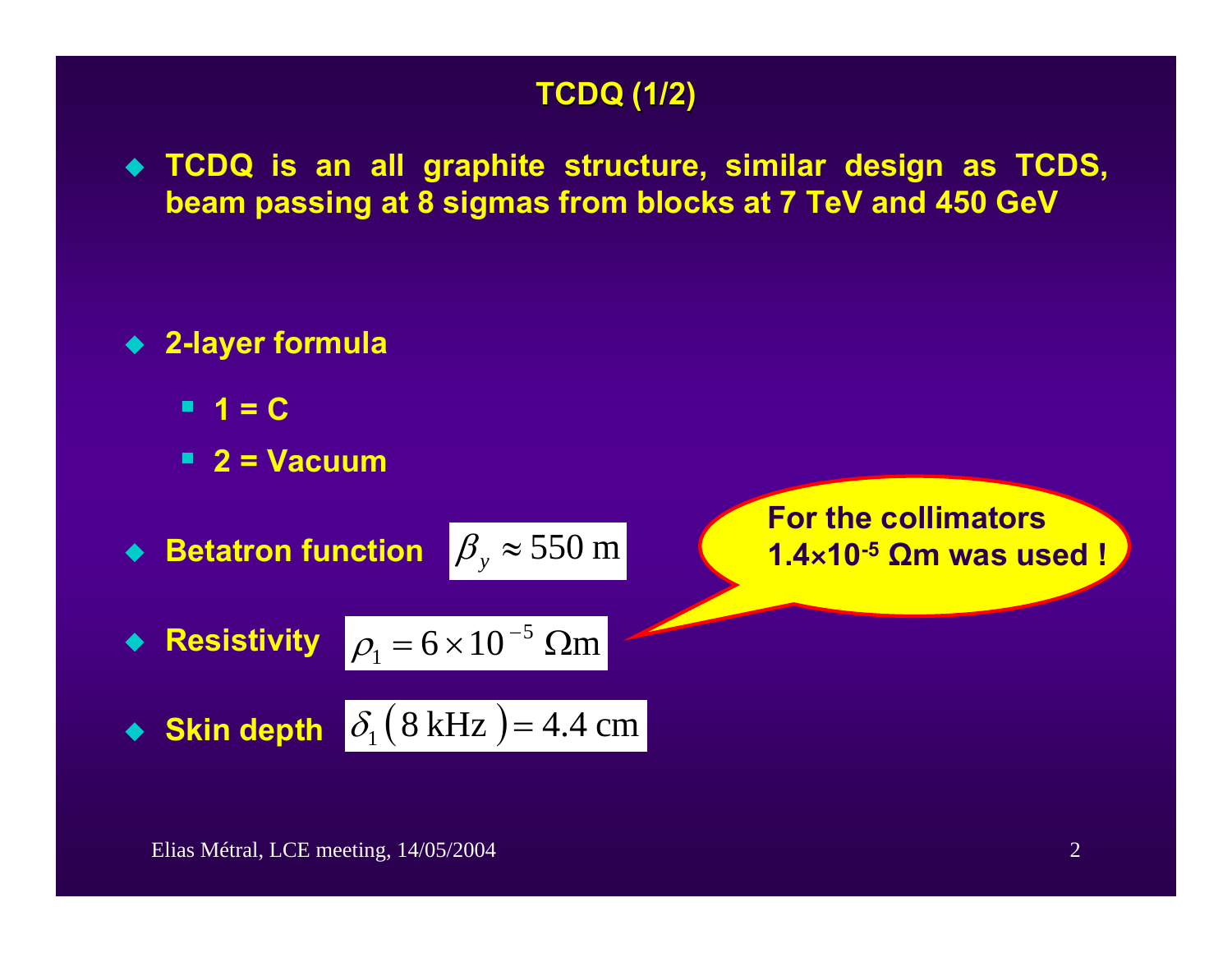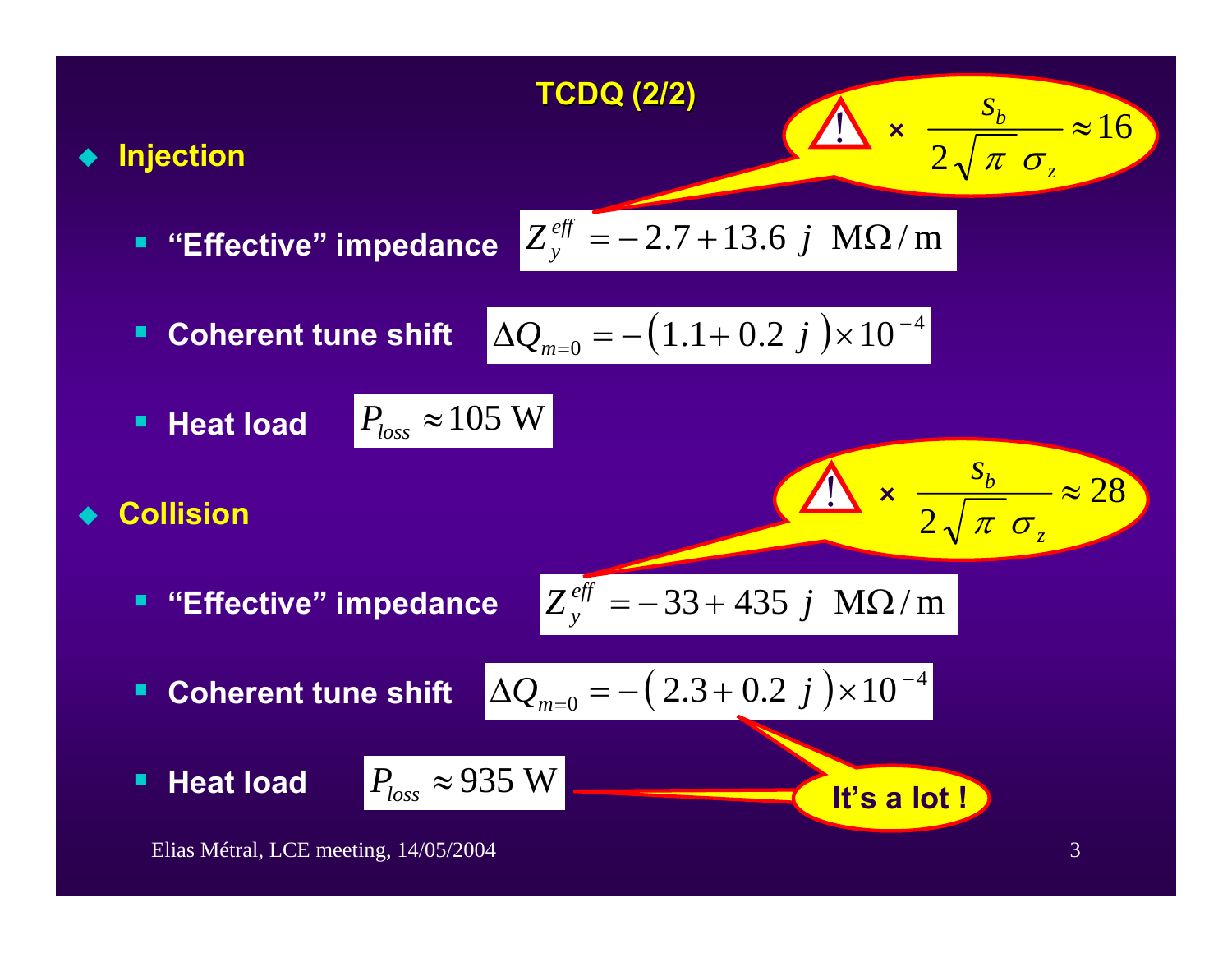

Elias Métral, LCE meeting, 14/05/2004 4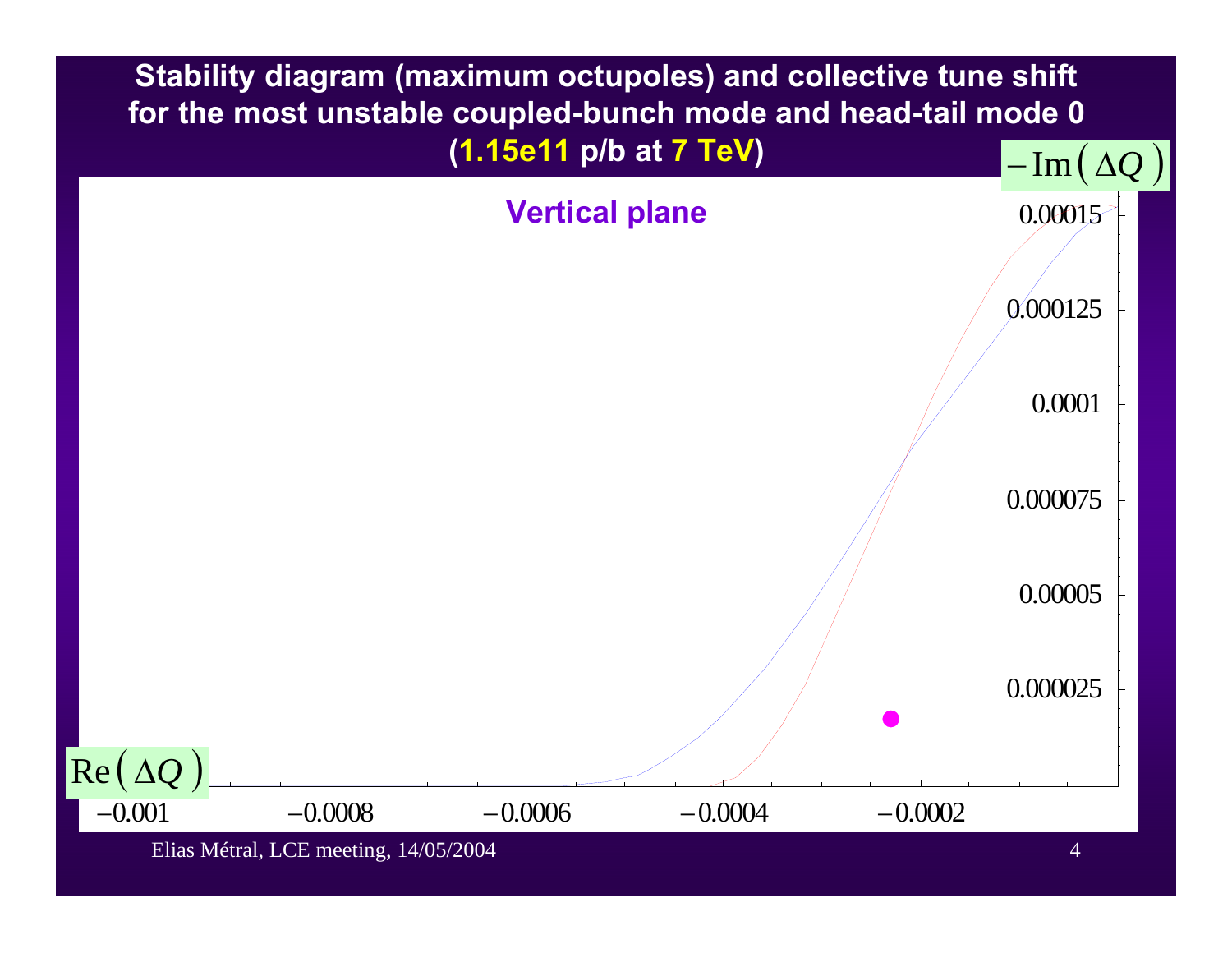**TCDQ with Cu coating (1/2) TCDQ with Cu coating (1/2)**

#### **3-layer formula**

- **1 = Cu**  $s_1 = 5 \mu m$
- $-2 = C$
- **3 = Vacuum**

• **Resistivity** 
$$
\rho_1 = 1.5 \times 10^{-8}
$$
  $\Omega$ m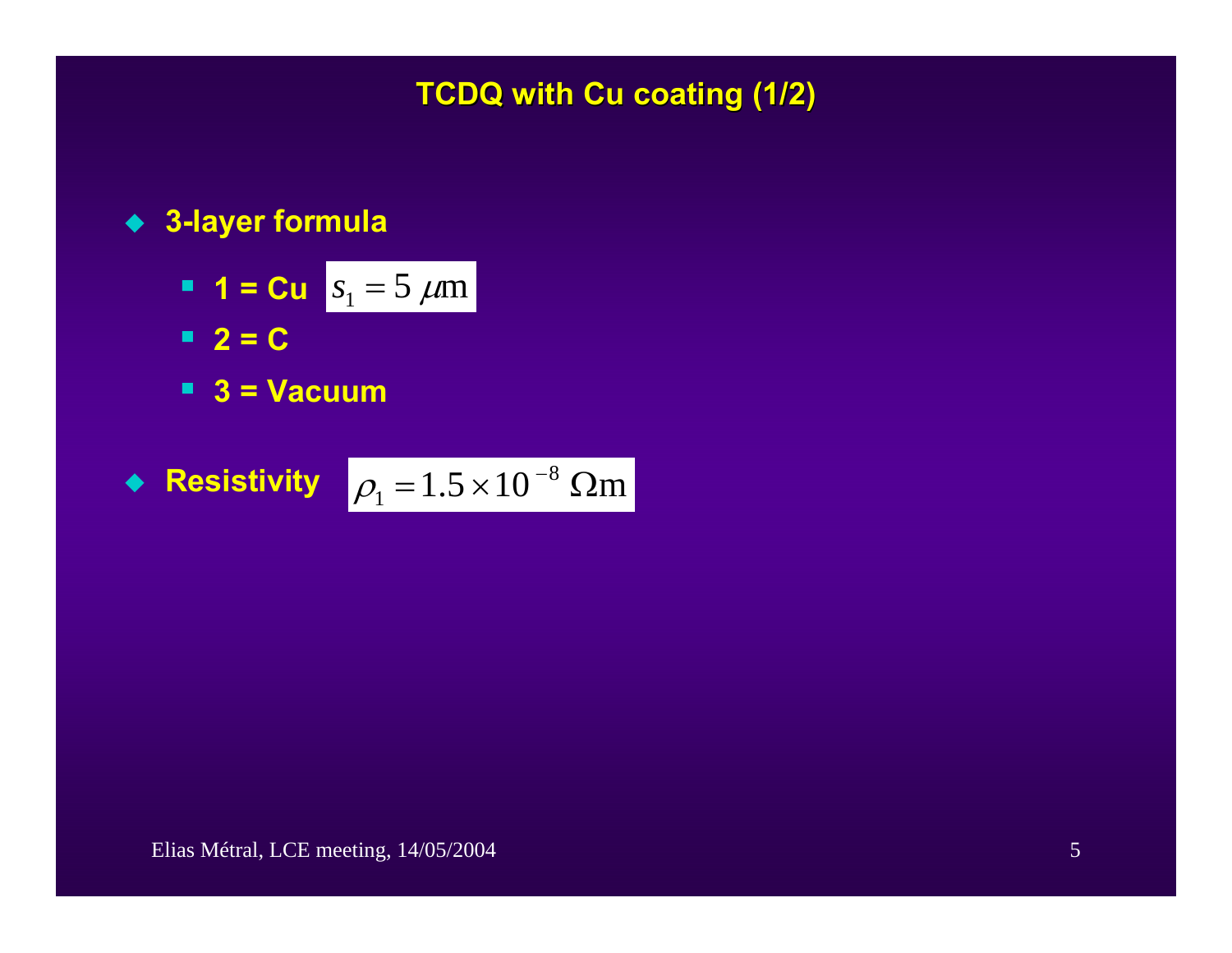## **TCDQ with Cu coating (2/2) TCDQ with Cu coating (2/2)**

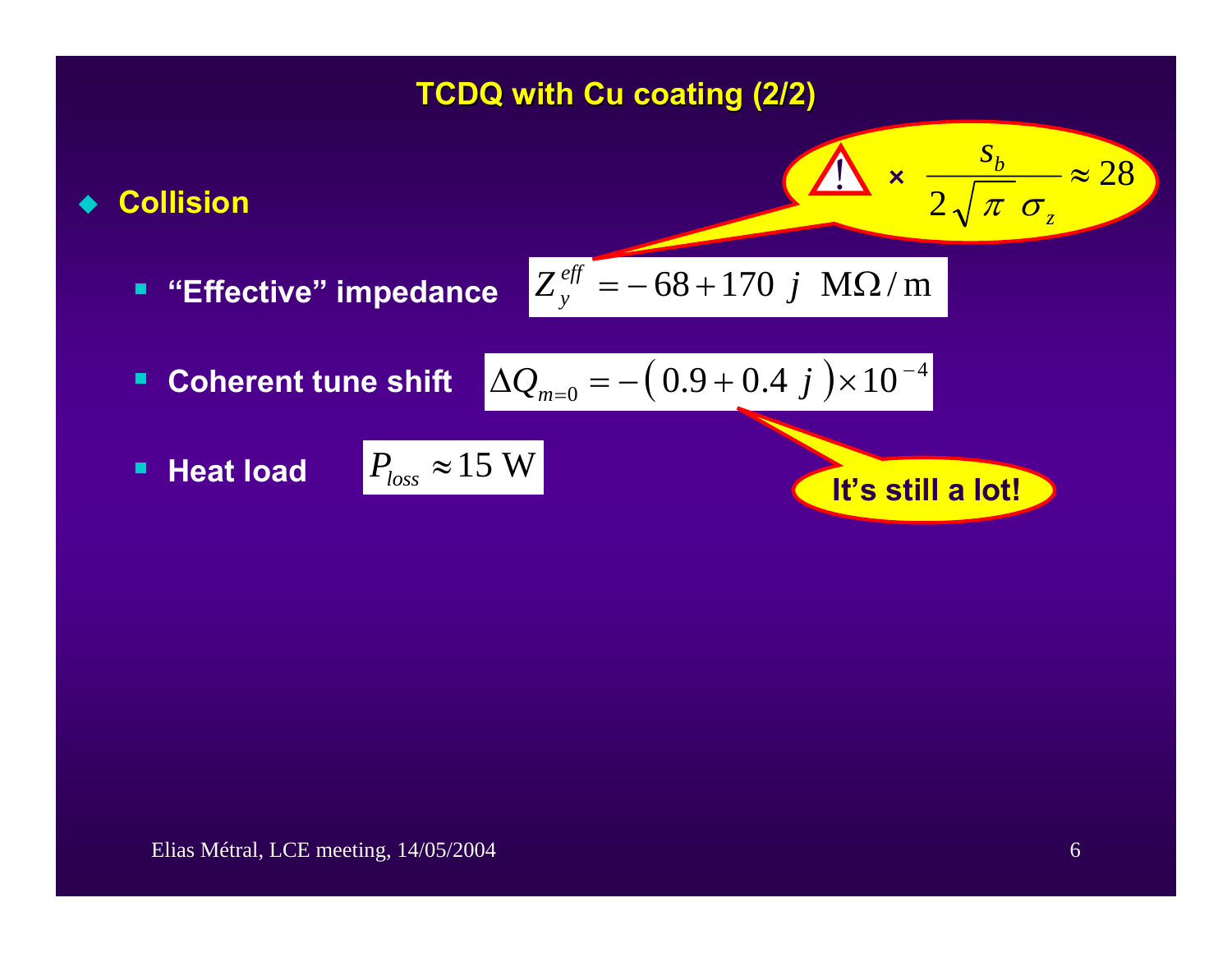**Stability diagram (maximum octupoles) and collective tune shift for the most unstable coupled-bunch mode and head-tail mode 0 (1.15e11 p/b at 7 TeV)**